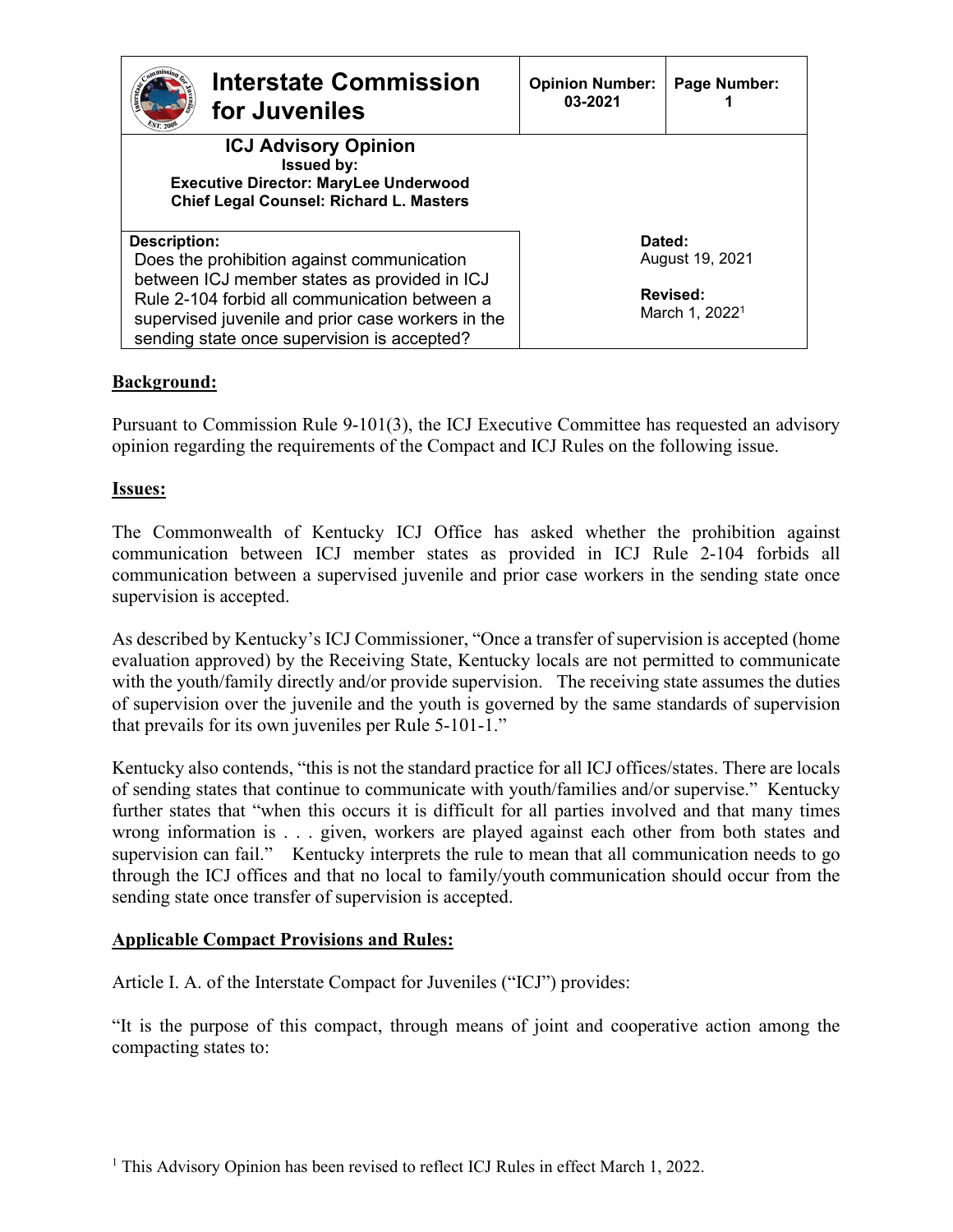| <b>Interstate Commission</b><br>for Juveniles                                                                                                                        | <b>Opinion Number:</b><br>03-2021 | Page Number:               |  |
|----------------------------------------------------------------------------------------------------------------------------------------------------------------------|-----------------------------------|----------------------------|--|
| <b>ICJ Advisory Opinion</b><br><b>Issued by:</b><br><b>Executive Director: MaryLee Underwood</b><br><b>Chief Legal Counsel: Richard L. Masters</b>                   |                                   |                            |  |
| <b>Description:</b>                                                                                                                                                  | Dated:                            |                            |  |
| Does the prohibition against communication<br>between ICJ member states as provided in ICJ                                                                           |                                   | August 19, 2021            |  |
| <b>Revised:</b><br>Rule 2-104 forbid all communication between a<br>supervised juvenile and prior case workers in the<br>sending state once supervision is accepted? |                                   | March 1, 2022 <sup>1</sup> |  |

(A) ensure that the adjudicated juveniles and status offenders subject to this compact are provided adequate supervision and services in the receiving state as ordered by the adjudicating judge or parole authority in the sending state."

ICJ Rule 2-104: *Communication Requirements Between States* provides:

1. All communications between states, whether verbal or written, on ICJ issues shall be transmitted between the respective ICJ Offices.

2. Communication may occur between local jurisdictions with the prior approval of the ICJ Offices in both states. A summary of communication shall be provided to the ICJ Office and documented in the electronic data system.

3. Communication regarding ICJ business shall respect the confidentiality rules of sending and receiving states.

ICJ Rule 5-101(3) - (5) provide:

3. Both the sending and receiving states shall have the authority to enforce terms of probation/parole, which may include the imposition of sanctions. Any costs incurred from any enforcement sanctions shall be the responsibility of the state seeking to impose such sanctions.

4. The receiving state shall furnish written progress reports to the sending state on no less than a quarterly basis. Additional reports shall be sent in cases where there are concerns regarding the juvenile or there has been a change in residence or in the person with whom the juvenile resides.

5. When the change of residence includes a change in the person with whom the juvenile resides, the sending state may request additional information regarding the new residence. If the sending state does not support this change, they shall notify the receiving state and propose an alternative living arrangement or affect the return of the juvenile.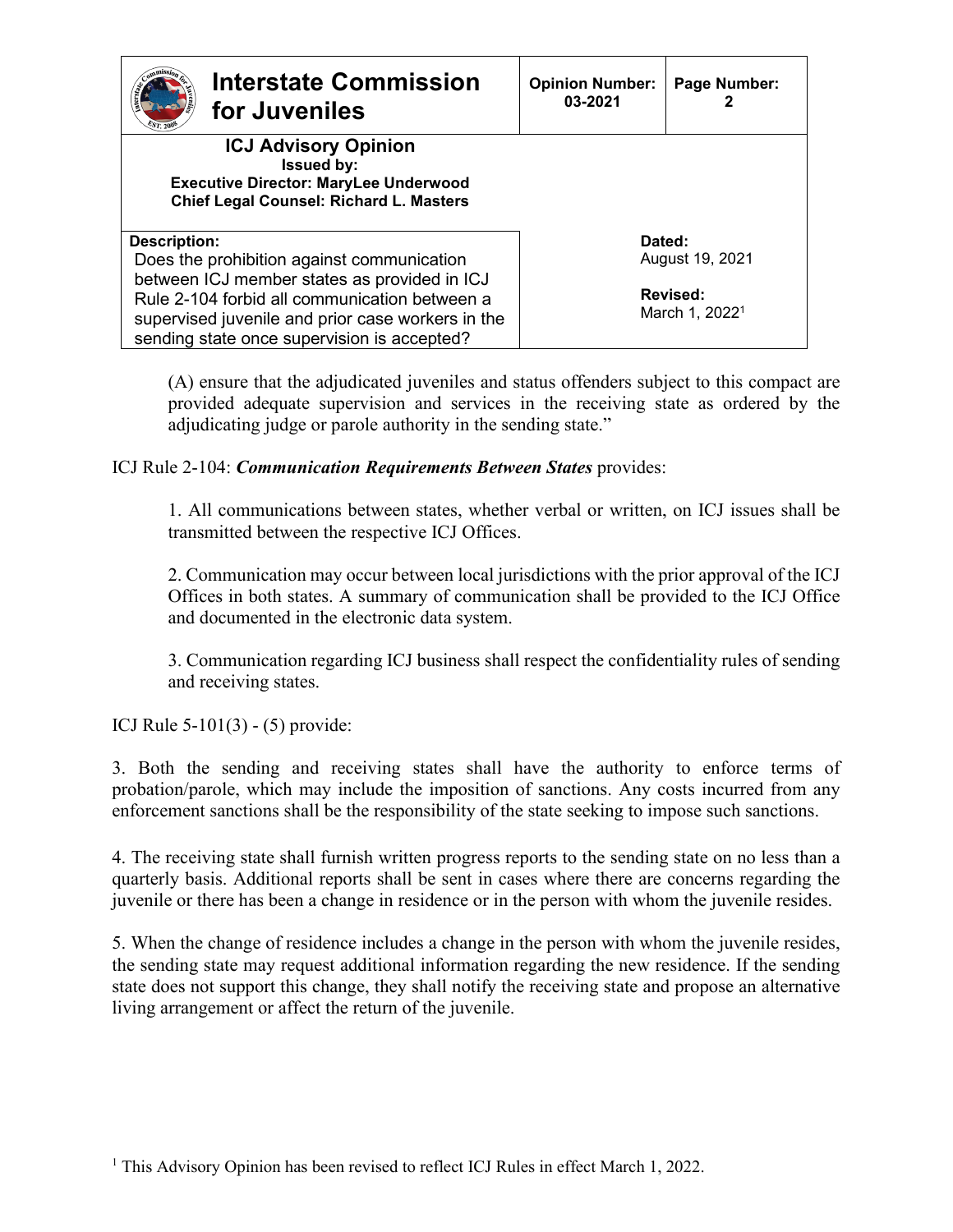| <b>Interstate Commission</b><br>for Juveniles                                                                                                                                                     | <b>Opinion Number:</b><br>03-2021      | Page Number:<br>3 |
|---------------------------------------------------------------------------------------------------------------------------------------------------------------------------------------------------|----------------------------------------|-------------------|
| <b>ICJ Advisory Opinion</b><br><b>Issued by:</b><br><b>Executive Director: MaryLee Underwood</b><br><b>Chief Legal Counsel: Richard L. Masters</b>                                                |                                        |                   |
| <b>Description:</b>                                                                                                                                                                               | Dated:                                 |                   |
| Does the prohibition against communication                                                                                                                                                        |                                        | August 19, 2021   |
| between ICJ member states as provided in ICJ<br>Rule 2-104 forbid all communication between a<br>supervised juvenile and prior case workers in the<br>sending state once supervision is accepted? | Revised:<br>March 1, 2022 <sup>1</sup> |                   |

## **Analysis and Conclusions**:

The literal language of Rule 2-104 1 requires that "**all communications between states, whether verbal or written, on ICJ issues shall be transmitted between the respective ICJ Offices" (emphasis supplied).** While this language does not specifically refer to local case workers nor does it mention the family or the supervised juvenile whom is the subject of supervision, this provision broadly refers to "**all communications between states whether verbal or written**" and clearly identifies "ICJ issues" as the subject matter of such communications between respective ICJ offices.

The interpretation of statutes or administrative rules in "a holistic endeavor." A provision that may seem ambiguous in isolation is often clarified by the remainder of the statutory (or regulatory) scheme because the same terminology is used elsewhere in a context that makes its meaning clear, or because only one of the permissible meanings produces a substantive effect that is compatible with the rest of the law." *United Savings Ass'n v. Timbers of Inwood Forest Associates,* 484 U.S. 365, 371 (1988) (citations omitted).

Reading the above subsections of the ICJ Rules together suggests that the intent of ICJ Rule 2- 104, as a whole, is to prevent ICJ administrative personnel in sending states from interfering with the supervision of the juvenile who is transferred to a receiving state. However, it is equally clear from the remaining provisions of ICJ Rule 2-104 that it is not the purpose of the rule to prevent any communications whatsoever from occurring concerning the juvenile but simply to ensure that both states are aware of and approve of communications related to supervision. See ICJ Rule 2- 104(2).

While the receiving state is clearly responsible for supervision of a juvenile once the transfer process is complete, the ICJ Rules also contemplate that continued supervision under the ICJ is anticipated to be a cooperative process in which both the sending and receiving states continue to both communicate and work together in the supervision process. For example, under ICJ Rule 5- 101(3), "both the sending and receiving states shall have the authority to enforce terms of probation/parole, which may include the imposition of sanctions." Moreover, under Rule 5- 101(4), the receiving state is responsible for furnishing "written progress reports to the sending state on no less than a quarterly basis" and additional reports "shall be sent in cases where there

<sup>&</sup>lt;sup>1</sup> This Advisory Opinion has been revised to reflect ICJ Rules in effect March 1, 2022.